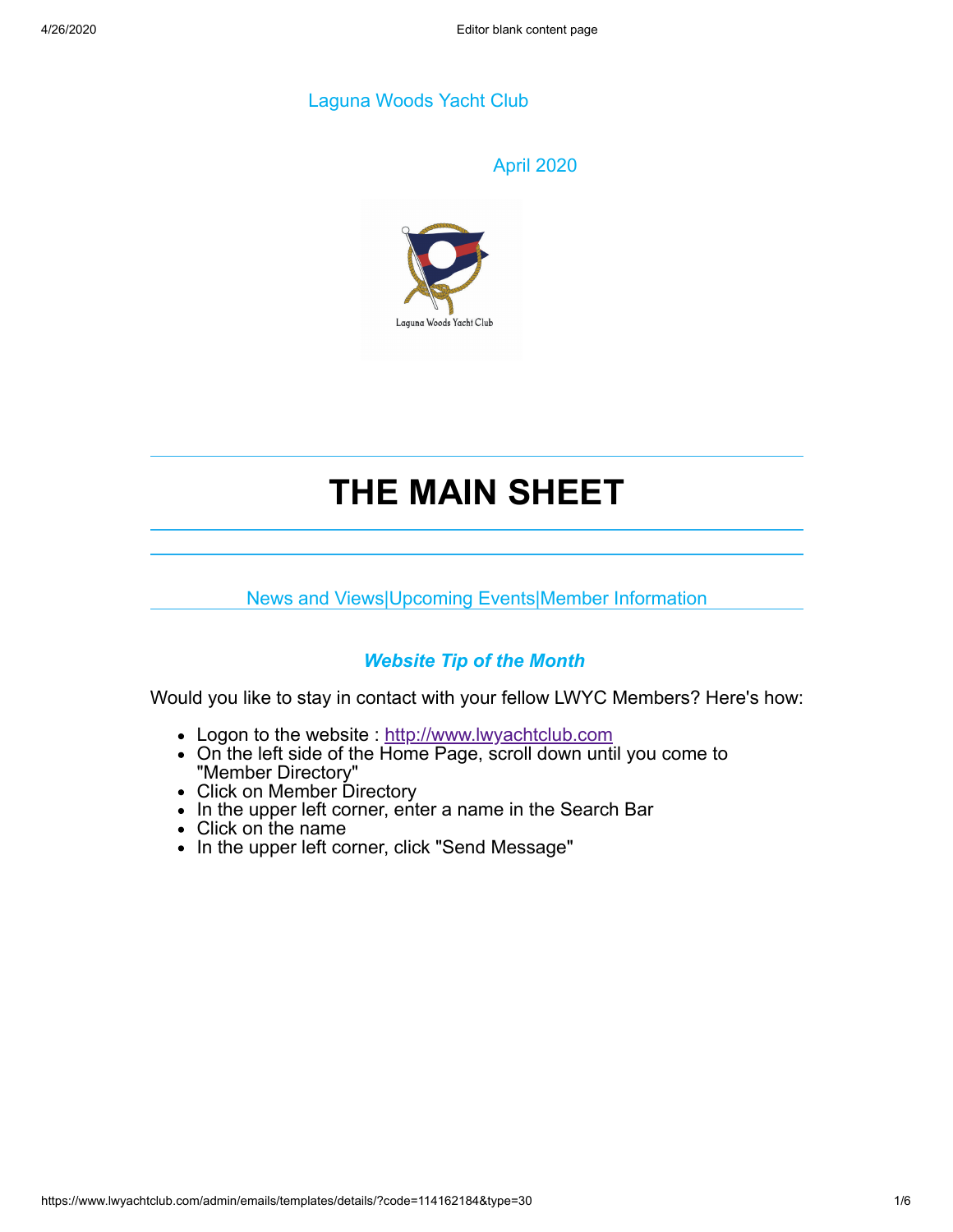

## The Commodore's Corner

Wayne Carlson

I don't think that anyone has ever died of boredom- not really! It may feel like time has taken on an entirely new dimension, but time, life, The Price is Right and Jeopardy go on.

The Board of Directors (affectionately referred to as the BoD) is trying to make the most of our current down-time and take care of many of Hiatus' maintenance issues.

Darrel Vorderstrasse has already replaced/repaired the heat exchanger (ok Fundamentals Students- what the h\*\*\* is a heat exchanger) and the Hiatus will soon be pulled from the water for a much deserved coat of bottom paint (many of you remember the last time the Hiatus was "On the hard" in 2016.)

All said, we are indeed surviving this new curveball thrown at us and many of your children and grandchildren will mark this as a life altering event.

Please be safe and relish in the boredom!

And, just a reminder, the club will NOT be holding any events including day sailing until we've been given the 'all clear'

Looking forward to seeing and sailing with you soon!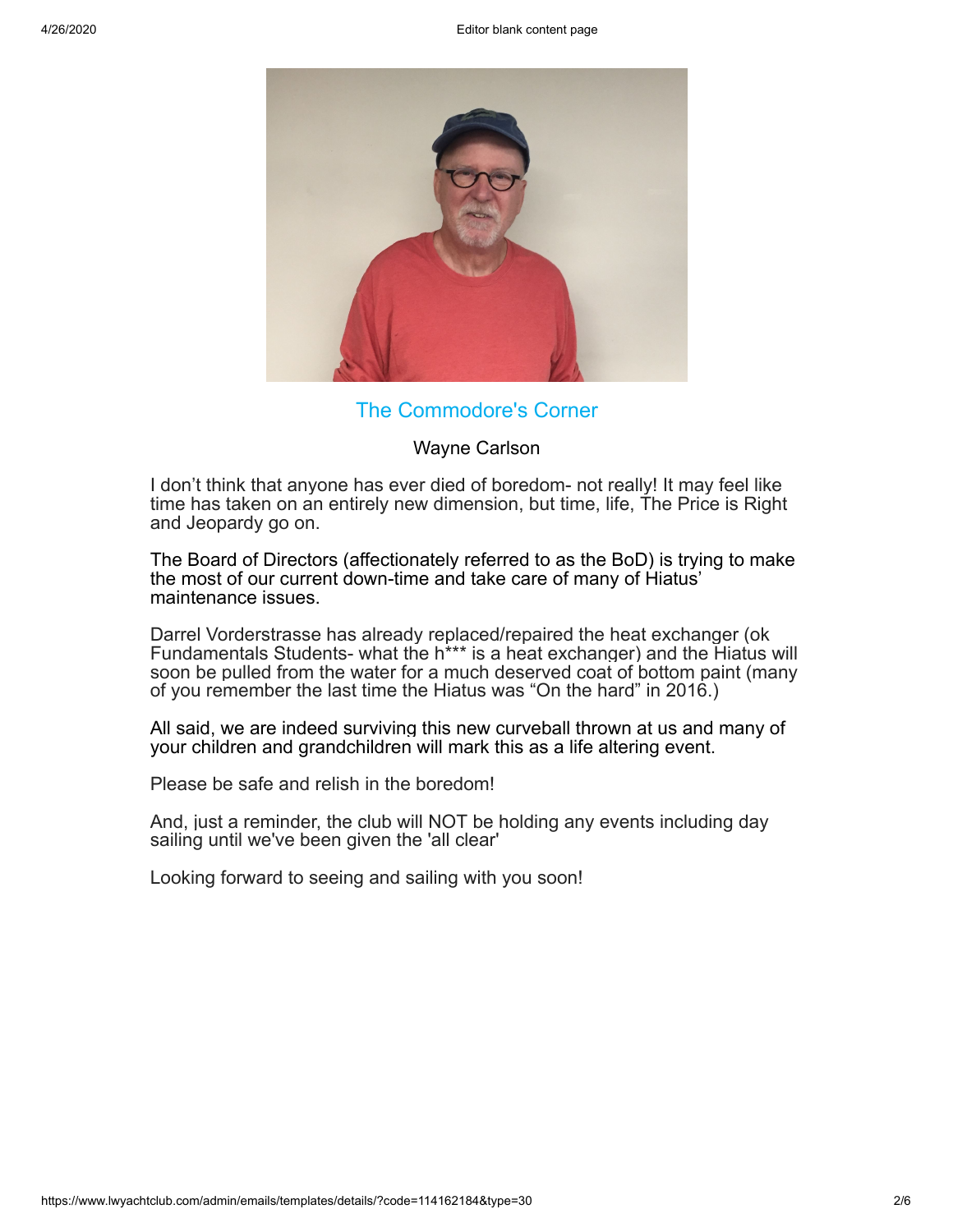# Hiatus Upgrades!

The LWYC Board and Skippers felt that this downtime was a great opportunity to do some upgrades and maintenance to Hiatus to get her ready for sailing once we overcome this pandemic.

The Board approved upgrading Hiatus' instruments and replacing the radio with an up to date version.

It's been four years since Hiatus had her bottom painted, so Darrel and Jim did a bit of Scuba Diving and determined that it's time to get that done as well.

So, we'll be hauling Hiatus out, painting the bottom and getting the new instruments installed. Rest assured she'll be ready for some great sailing!

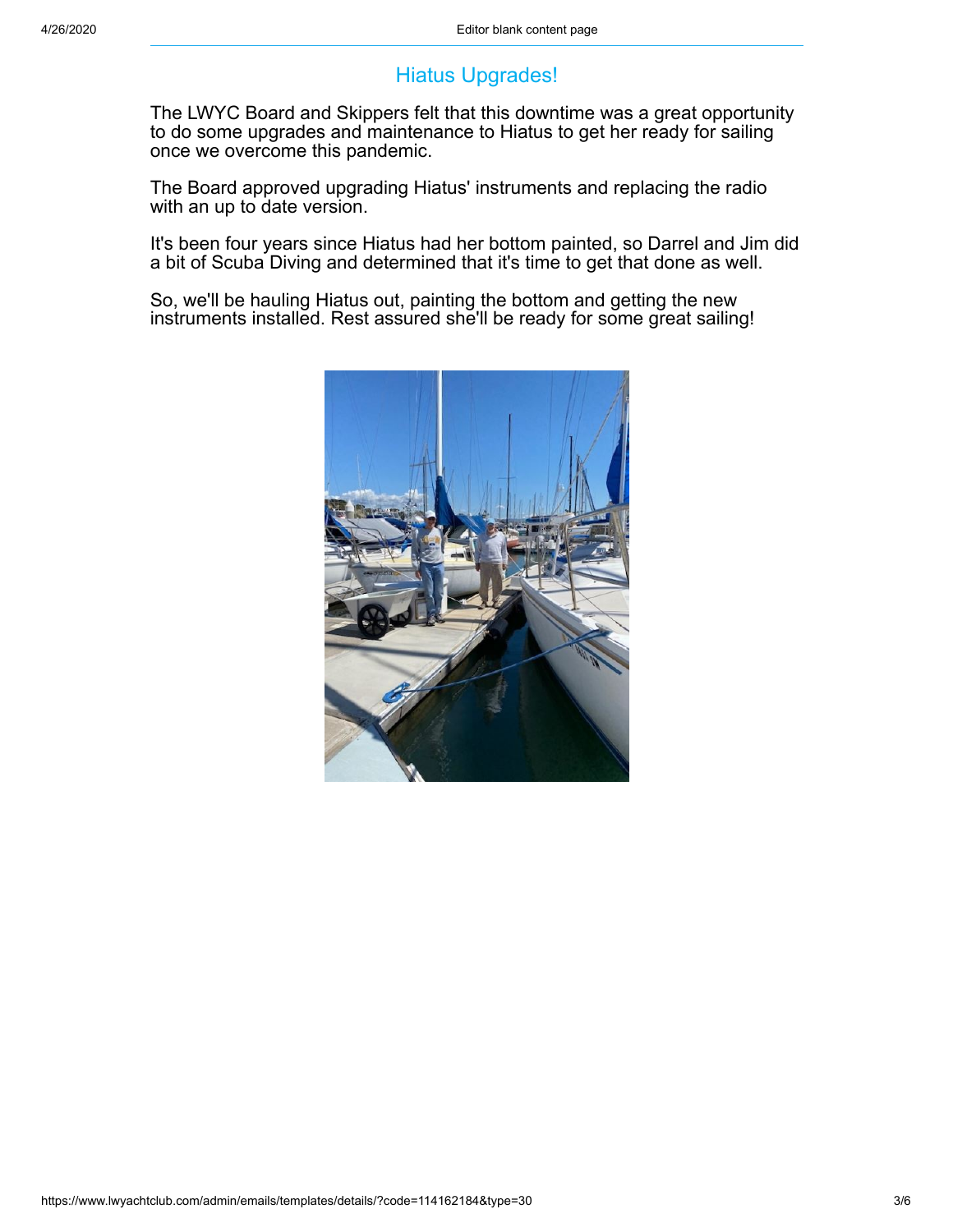

#### **Sailing Academy Fundamentals**

Of course we are all anxious to get back on the water and involved with our club. The Sailing Academy was going strong when everything was put on "Hiatus". As soon as we're back to normalcy, the Sailing Academy staff will be working on resuming the last two classes.

In the meantime, we ran across a great app that works on PCs, Apple and Android devices from the American Sailing Association. This app teaches fundamentals such as:

- Points of Sail
- Apparent Wind
- $\bullet$  Trimming
- Tacking/Jibing
- Right of Way
- Docking

[The cost is \\$6 and you can download it here: https://asa.com/sailing-challenge](https://asa.com/sailing-challenge-app/)app/

You've probably seen this, but in case you haven't, here's a few things about COVID-19...

> 1. If you have a runny nose and sputum, you have a common cold

2. Coronavirus pneumonia is a dry cough with no runny nose.